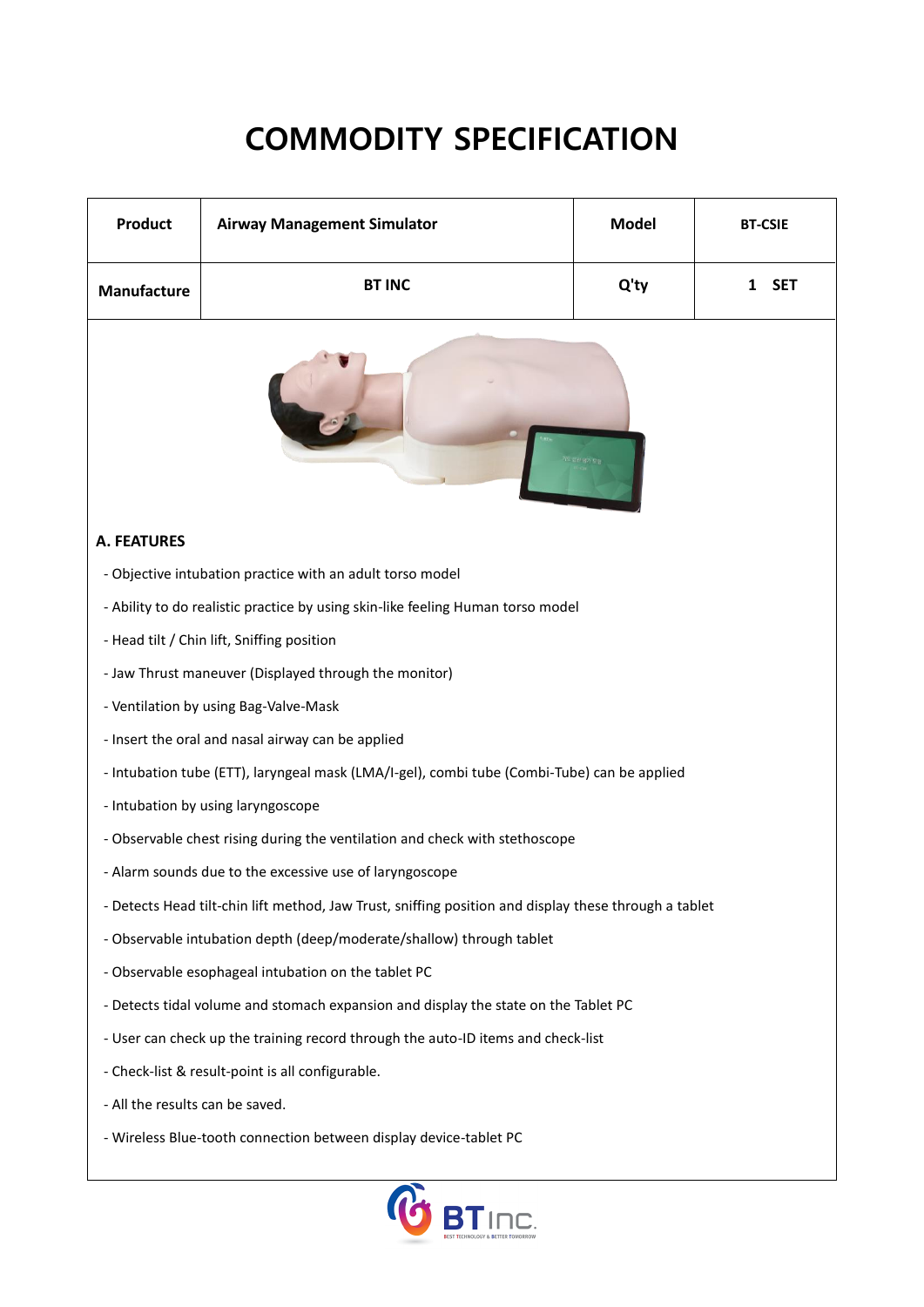# **COMMODITY SPECIFICATION**

- Power : AC power or battery

#### **B. SPECIFICATION & CONSIST OF**

\* Adult Torso Model – 1EA (Controller(installed) / Blue-tooth device(installed))

- \* Tablet PC 1EA (Software include)
- \* Lubricant ····························1EA
- \* AC Power Adaptor ················ 1EA
- \* Battery Holder····················1EA
- \* Storage Case·······················1EA
- \* User Guide 1EA

### **C. WEIGHT & SIZE**

- Adult Torso Manikin : 8.5㎏ (700×300×220㎜)
- Display device : 0.6㎏ (263×181×10㎜)